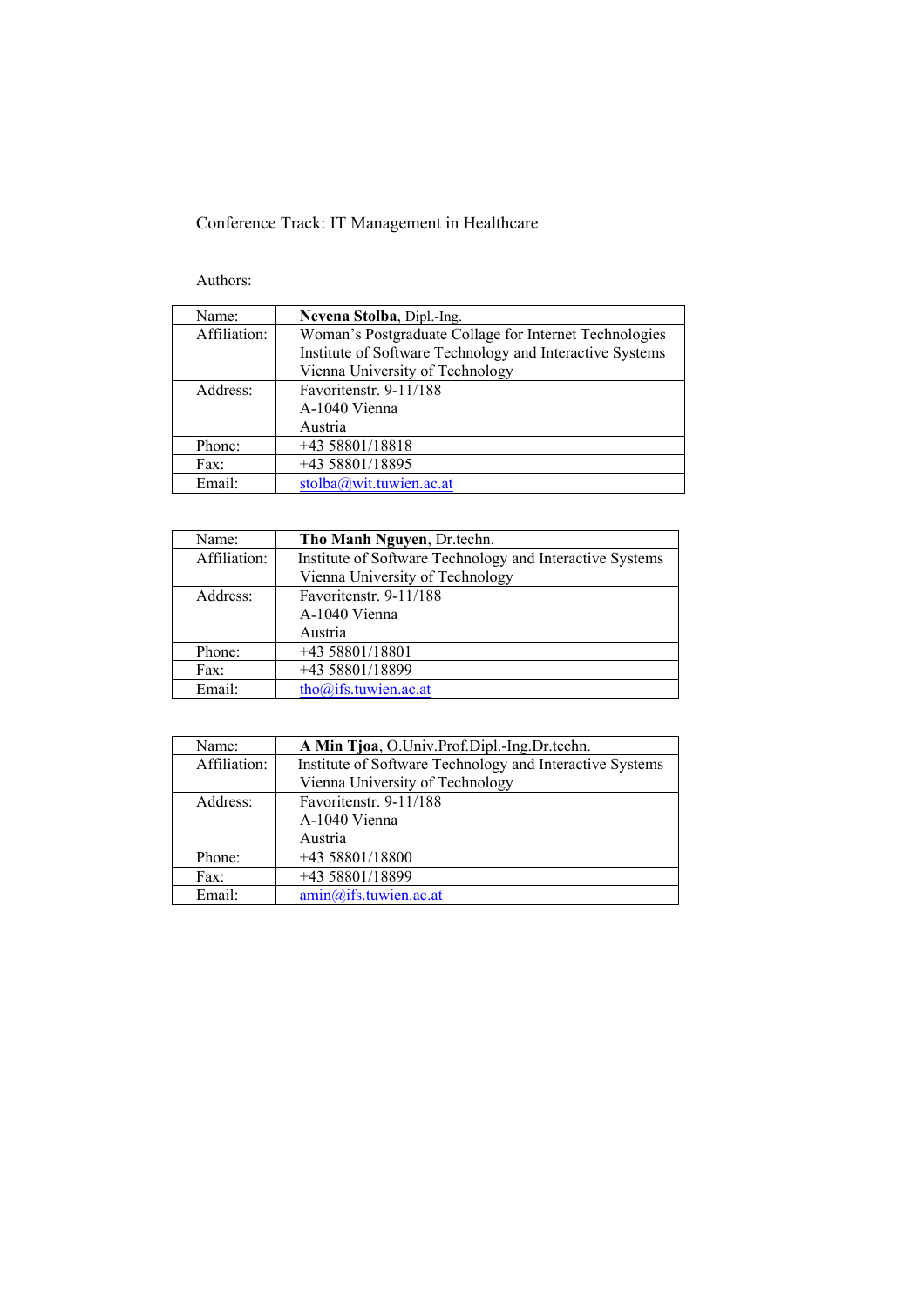# **Towards a Data Warehouse Based Approach to Support Healthcare Knowledge Development and Sharing\***

### **Abstract.**

In the past, much effort of healthcare decision support systems were focused on the data acquisition and storage, in order to allow the use of this data at some later point in time. Medical data was used in static manner, for analytical purposes, in order to verify the undertaken decisions. Due to the massive economical impact of today's health system, great changes in medical treatments are notable. Apart of the humanitarian and healing nature of medicine, this industry is becoming more and more business like. The exploitation of evidence-based guidelines becomes a priority concern, as the awareness of the importance of knowledge management rises.

Consequently, interoperability between medical information systems is becoming a necessity in modern health care. Under strong security measures, health care organisations are striking to unite and share their (partly very high sensitive) data assets in order to achieve a wider knowledge base and to provide a matured decision support service for the decision makers. Ontological integration of the very complex and heterogeneous medical data structures is a challenging task. Our objective is to point out the advantages of the deployment of a federated data warehouse approach for the integration of the wide range of different medical data sources and for distribution of evidence-based clinical knowledge, to support clinical decision makers, primarily clinicians at the point of care.

**Keywords:** data warehouse, clinical decision support systems, evidence-based medicine, knowledge management, wrapper, mediator, ontological integration

### **1. Introduction**

Despite the scientific and technological development progress over the recent years in the healthcare delivery, a significant portion of the decision-making information on the treatment of a patient's illness is still based on unstructured information or even hand-written notation. Furthermore, patient records are distributed over many different locations, instead of being available when required at the point of care.

<sup>\*</sup> This research has been partly funded by the Austrian Federal Ministry for Education, Science and Culture, and the European Social Fund (ESF) under grant 31.963/46-VII/9/2002.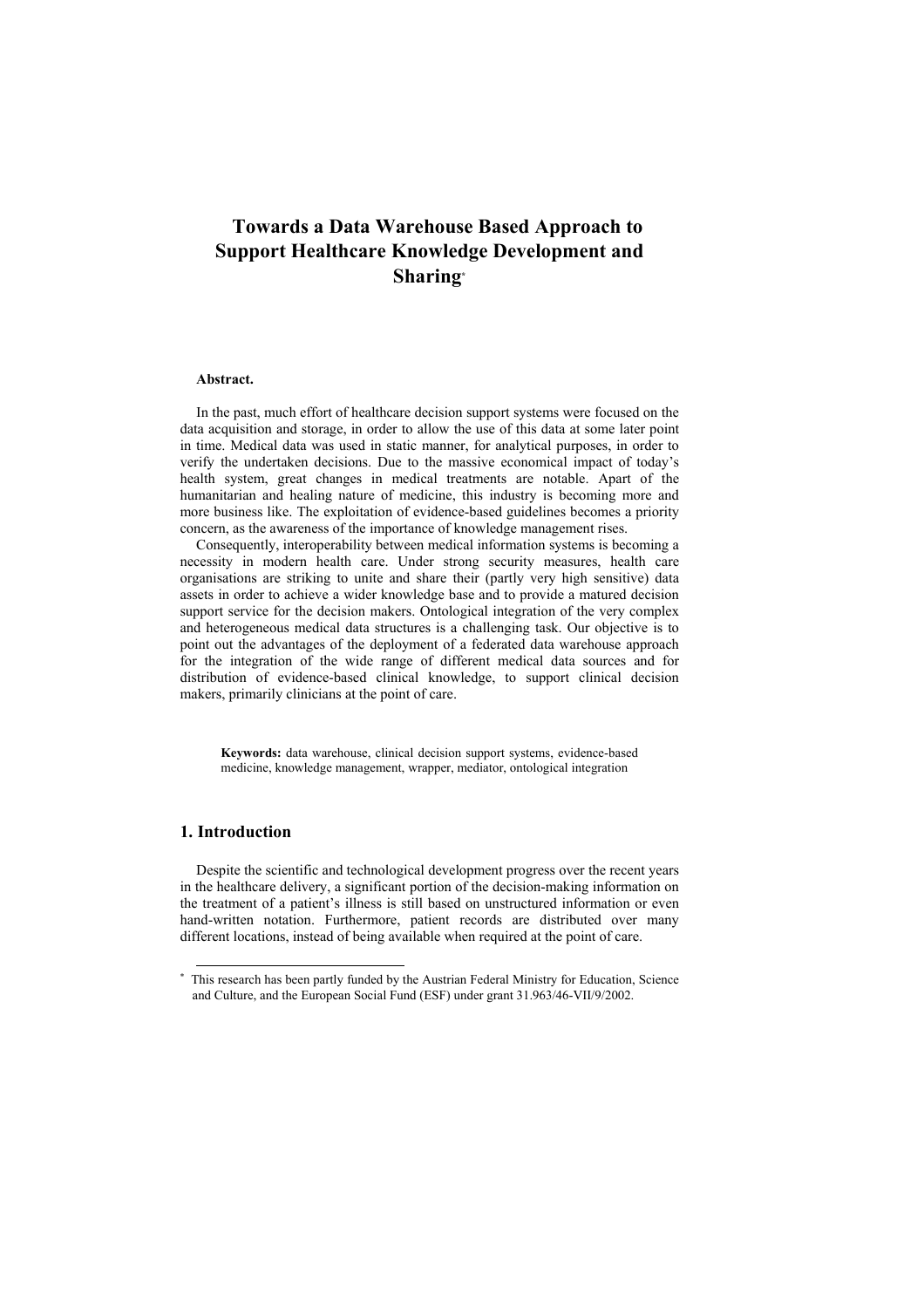We propose a data warehouse (DWH) based approach, in order to enhance the process of clinical knowledge management, which is a prerequisite for a successful clinical decision support. The benefits of such a solution are:

- The most recent medical knowledge can be provided, in order to take treatment decisions, i.e. enabling the practice of evidence-based medicine. Due to the huge data volumes, a DWH approach is required for the production of evidence-based knowledge.
- Clinical business management can perform the desired knowledge-oriented strategic decision making, planning and management of the healthcare enterprise. The financial resources can be used more efficiently through the implementation of DWH-based clinical pathways. Henceforth, clinical business management is then enabled to negotiate appropriate care contracts based on accurate knowledge on resource utilization.
- Clinical DWH, which gathers all available data related to the patients, treatments and drugs they received, will represent an ideal knowledge base for research purposes.

The addressed issues are very demanding and comprehensive. In this paper we confine ourselves to handle one aspect – the goal of our paper is to point out the advantages of the deployment of DWH for integration of wide range of different data sources and for distribution of evidence-based clinical knowledge to support clinical decision makers.

The contribution of our work is to propose a DWH based, ontologically focused integration model for integration of heterogeneous health care data sources, which could even include external data suppliers or some third-party stakeholders' web services.

 The remainder of the paper is organized as follows: in section 2, we present a short introduction into the concepts of DWH facilitating evidence-based medicine. An integrated health care information system, built upon a federated DWH is described in details in section 3. Section 4 outlines the advantages of the application of DWH technology for the support of care givers at the point of care via a case study. Section 5 deals with related work and finally, we conclude the paper in section 6.

### **2. Data Warehouse Facilitating Evidence-Based Medicine**

As discussed in related work [5], the business success of an organisation is highly dependable on the proactive use of information which is stored in its operational systems. A DWH integrates the relevant information, originating from the diverse internal and external data sources. Data in a DWH is prepared for users with different analytical and software skills, and consequently, having different types of requirements. A DWH should not only respond to pure reporting and data analysis requests but also support high-level users to track business trends, improve strategic decisions and enhance forecasting.

David Sackett [11] defines evidence-based medicine (EBM) as the conscientious, explicit, and judicious use of current best evidence in making decisions about the care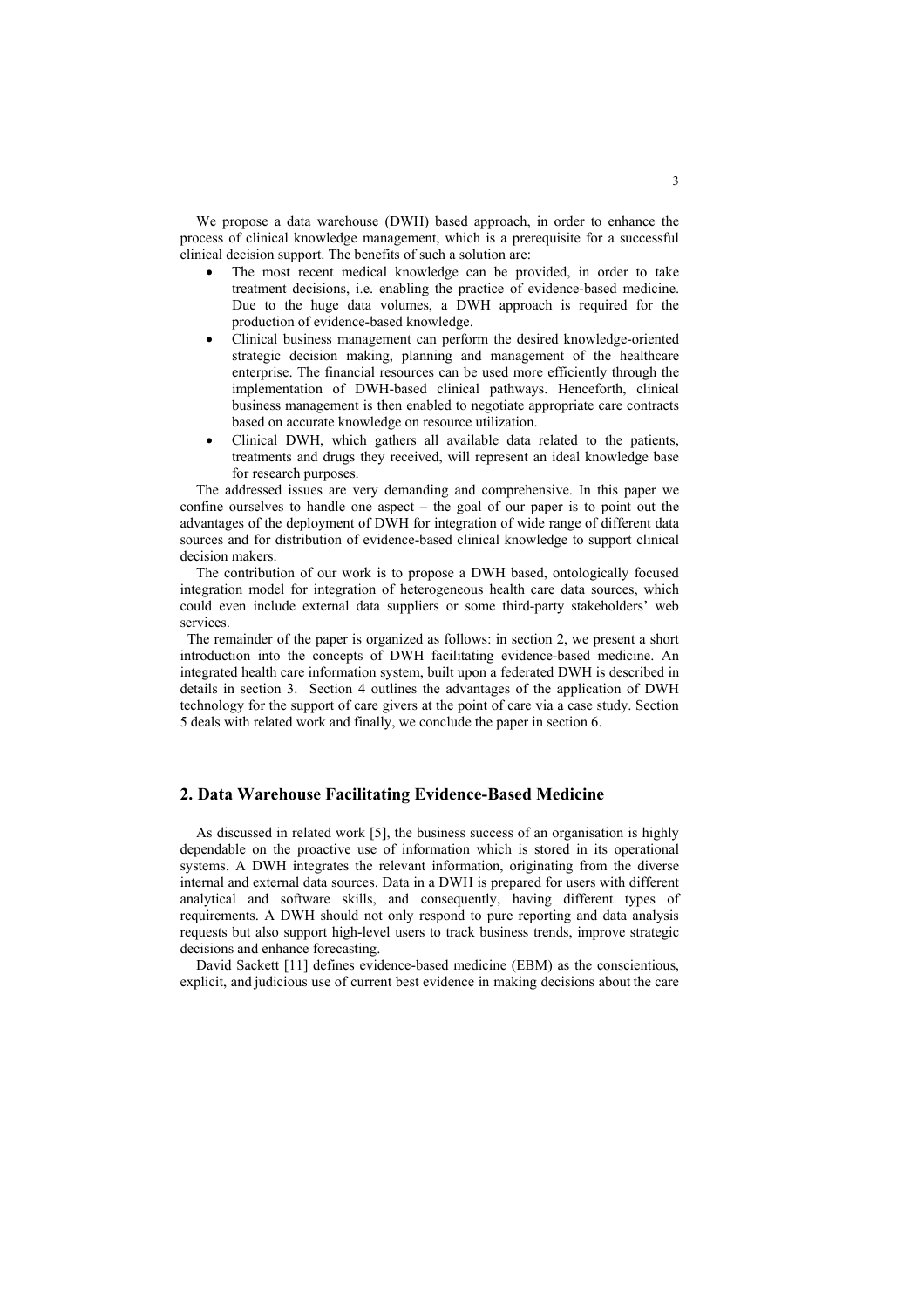of individual patients. Published clinical evidence is not necessarily sufficient for providing integrated support to care givers. EBM complements existing clinical decision making process with the most accurate and most efficient research evidence. Application of EBM concepts speeds up the transfer of clinical research findings into practice, leading to cost reduction and to the improvement of the healthcare process as the whole.

Both medical institutions and health insurance companies are primarily interested in increasing the patient healing rate and in reducing treatment costs. The right use of data warehousing in the area of EBM could prove as economically highly advantageous (in the long term) by the avoidance of duplications of examinations, by the automation of routine tasks and by the simplification of accounting and administrative procedures.

# **3. Federated DWH Model for Integration of Medical Information Systems**

During the last few years, healthcare organizations are confronted with massive knowledge processing challenges primarily caused by the increasing amount and complexity of medical data. DWH offer a comprehensive support for gathering, analyzing and presenting medical data.

The system complexity, the heterogeneity of health care data sources, massive volumes of medical data and high number of concurrent users are the main reasons for the use of federated DWH integration model. As shown in Figure 1, the central point of such an integrated system is a federated DWH where all participants have access to and where the user's conceptual view is preserved.

In related work [10], we discussed the advantages of the federated approach against the centralized approach, in the aspects of cost-effectiveness, security and usability. A federated approach [1], [3] is required, when several independent organisations share their data for mutual purposes, but do not allow any physical copy of their data to be created in any external system. Most often, they demand to maintain full control of the access to their data. Highly confidential healthcare records are a typical example of such data. In case of interoperability in the health care domain, a federated DWH is therefore always a preferred solution.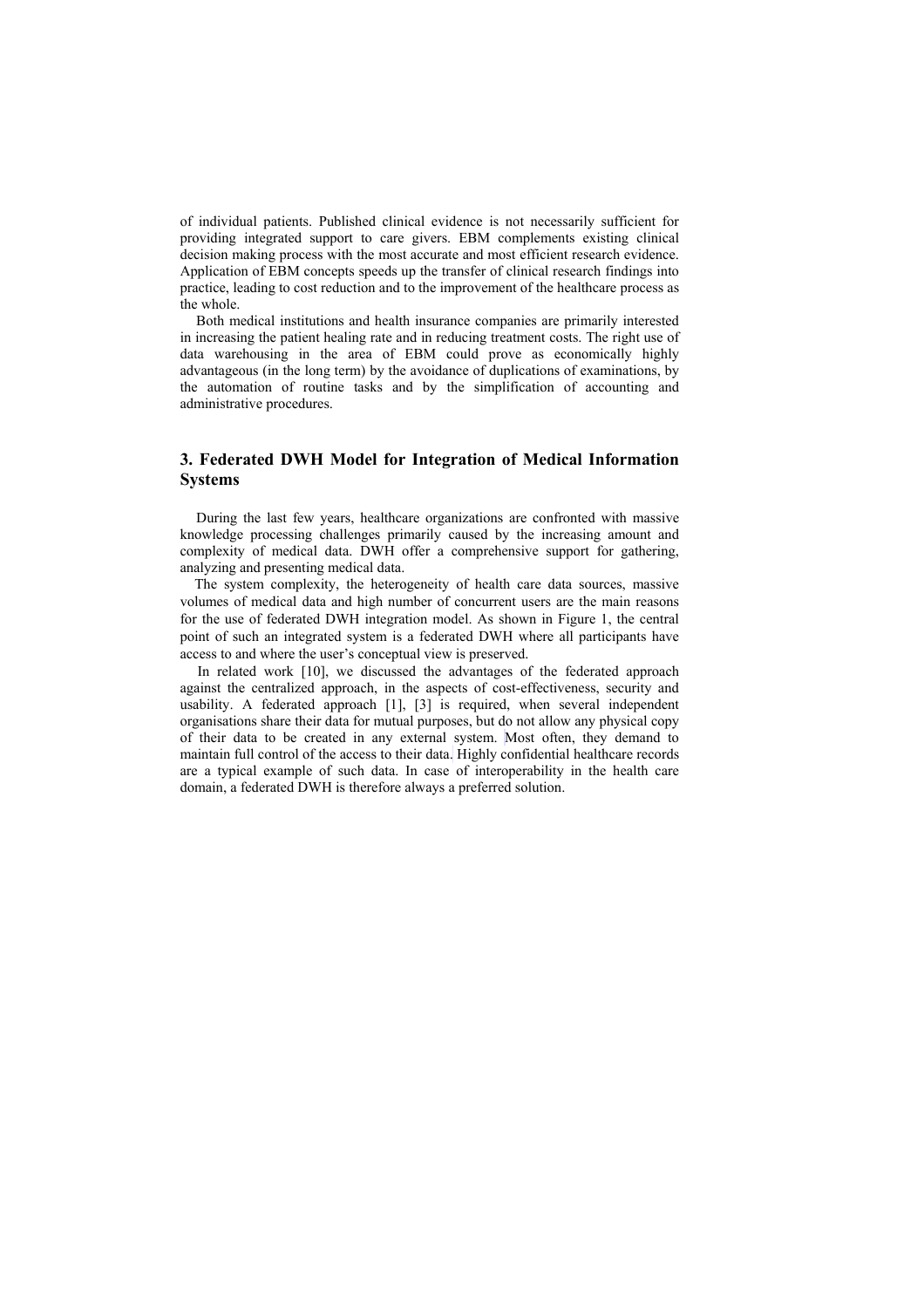

**Figure 1: Medical federated DWH Integration Workflow** 

# **3.1. Participators of DWH Federation**

In our DWH model, the different medical treatment domains, i.e. the social insurance domain, the pharmaceutical domain and the evidence-based guidelines repository are participating in one federation. The existence of the federation is invisible to the users of the source systems.

 The clinical DWH contains data which originates from a wide variety of data sources, such as:

- clinical data (patient, pharmaceutical, medical treatment, length of stay),
- administrative data (staff skills, overtime, nursing care hours),
- financial data (i.e. treatment costs, staff salaries, accounting)
- organizational data (facilities, equipment, room occupation )

The health insurance company stores information about patient encounters, treatments, therapies and drug prescriptions it supports. It communicates with the federation via web services.

Both clinical DWHs and the health insurance transfer their sensitive data to the federation, in case of a federated query. We assume that depersonalisation and pseudonymisation techniques are used to protect the confidentiality of patient data, as described in related work [2],[4],[10],[15],[16].

The pharmaceutical sector provides the federation with drug information such as medication description, packaging size, pharma-id number, indication group,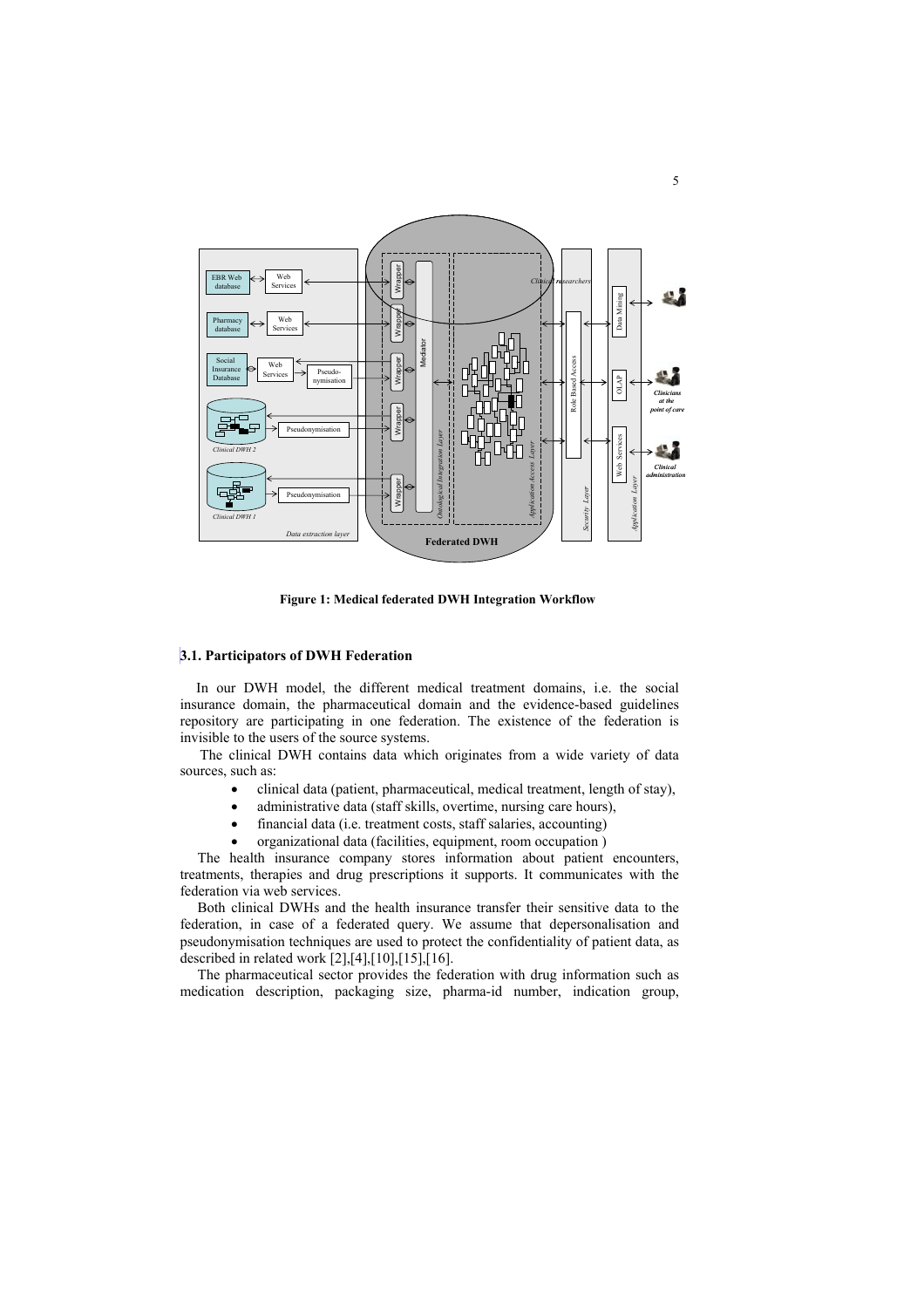pharmaceutical form (pills, juice etc.), and medication fee. In an analogous way to the insurance company, it uses web services to provide the federation with the necessary data.

The evidence-based rules repository is a collection of most accurate and most efficient research evidence. Through the web services, it provides the federation "on demand" with the best fitting guidelines for a given patient and given disease.

Since only a "single version of evidence" and a unique interpretation of the joined data should exist, it is necessary to have a unique singular common federated schema. For building the conceptual model of the federated DWH, just data relevant for further analyses and reporting are considered. In this phase, business users (from the domain of clinical/social insurance management) have to specify the respective sensitivity levels of data. The data modeller incorporates the specified privacy restrictions into the resulting logical data model.

#### **3.2. Ontological Integration**

The essential part of the integration of logical schemas of the underlying DWHs as well as of the data structures originating on the diverse participating legacy systems (such as relational or XML databases), is the ontological integration layer, as shown in the model depicted in Figure 1. Our model includes wrappers and mediator, which are two main architectural components of a mediated query system.

Wrappers encapsulate local data sources and export their functionalities and the metadata stored therein. They accept queries in a certain language and return metadata in a united form [12],[13]. The wrapper keeps locally the data schema for the specific data source it deals with. By integrating wrappers, we can cope with technical heterogeneities among local systems, without having to modify them.

The mediator [12], [13] handles the global queries from the application layer, unfold them into sub-queries and disperse these sub-queries to the relevant local data sources via their wrappers. The local results will be returned from wrappers; the mediator finally combines and presents the result to the client. Hence, the mediator will keep the global data schema and the mapping between global and local schemas. To maintain the dynamic mapping between local and global schemas, an ontologicalbased mediator/wrapper is one of the interesting problem solving approaches [13].

Figure 2 shows an example of how a user's query is handled by the wrappers and the mediator, from the query submission to the presentation of the result. On receiving the SQL query, the system performs the following: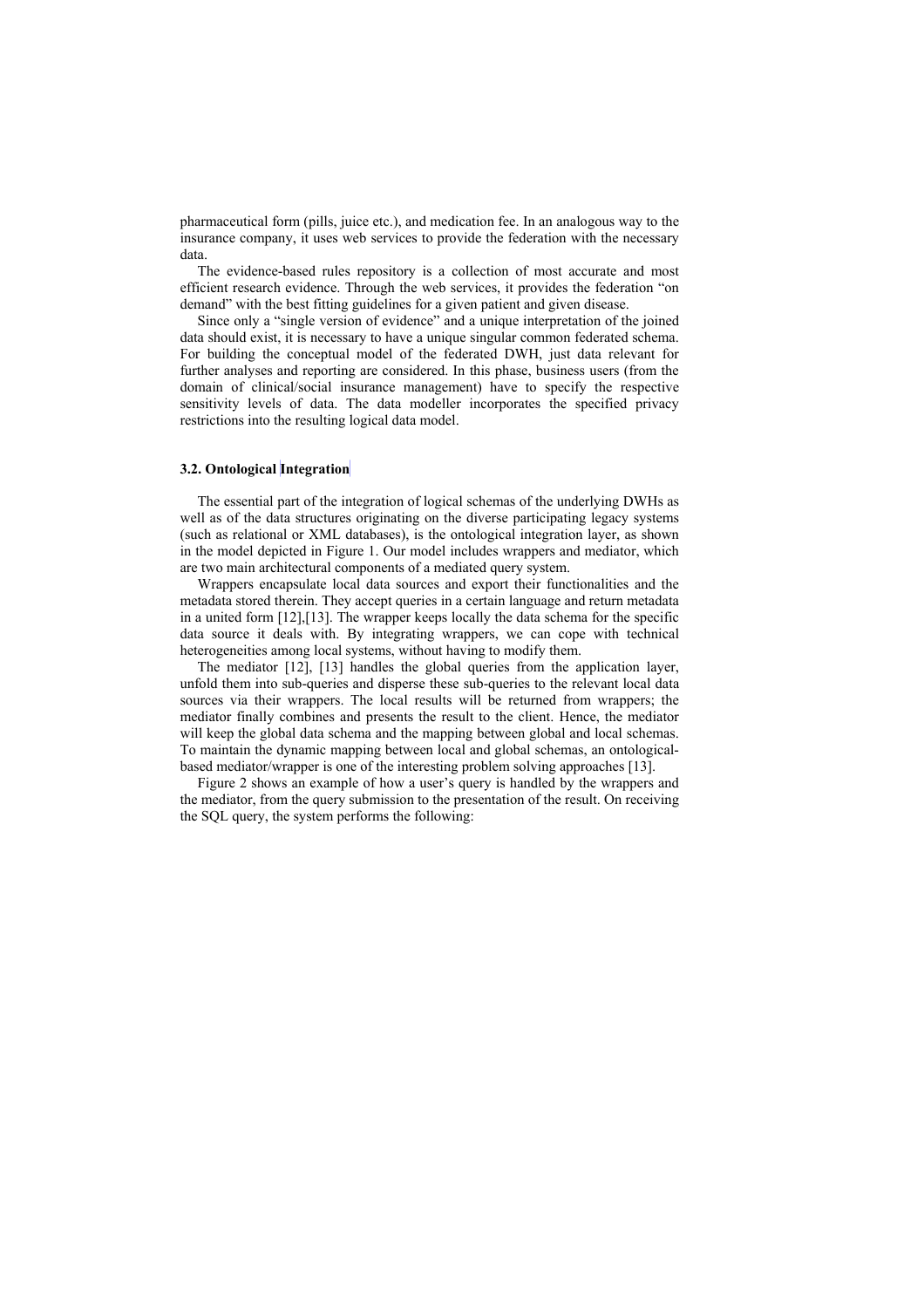

#### **Figure 2: Mediated query system in health care environment**

1. DWH-Application invokes the mediator.

### *Query unfolding:*

- 2. The mediator resolves the submitted query into partial queries, according to the exported schemas previously exposed by the wrappers. It determines which wrappers are relevant to the correspondent sub-queries.
- 3. The mediator passes the sub-queries to the affected wrappers.
- 4. A wrapper receives its sub-query and translates it into the format so that it can be understood by the underlying data source (database, web service etc.).
- 5. The wrapper forwards the adapted sub-query to the local DBMS or to the responsible Web Service for execution.

### *Query answering:*

- 6. A wrapper retrieves answer data set, translates it into its exported schema.
- 7. The wrapper passes its answer data set to the mediator.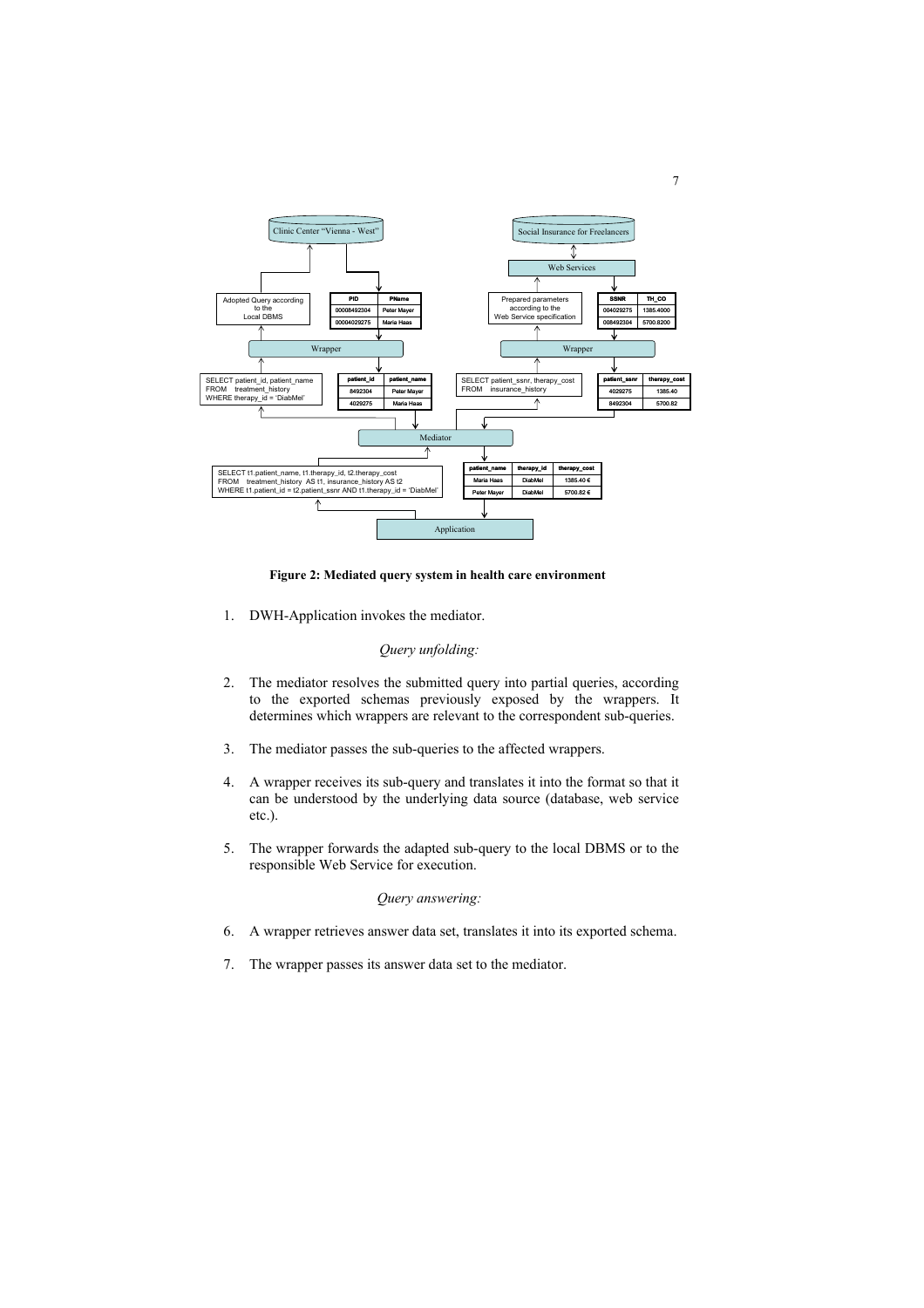- 8. The mediator integrates partial query results into one answer set, transforms and formats it, so that it can be processed by the application.
- 9. The mediator passes the answer set to the application, so that it can be presented to the user.

The users of a federated DWH are not aware of the fact, that the data they are querying may be distributed across the network. Through data mining tools, web services, ad-hoc queries and predefined reports (OLAP tools), users are able to analyse data, as if they were physically stored in a centralised DWH. A role-based access model [14] guaranties that each user get access only to those data, which are necessary for the performing of his (her) tasks.

### **4. Case Study: DWH Supporting Clinician at the Point of Care**

To illustrate the described DWH-based approach we present a case study, in which we suppose that the emergency room clinician is querying the federated DWH (as described in chapter 3) while examining the patient. The following scenario, which has not yet been implemented, builds the starting point of our case study: The diabetes patient, suffering from a progressive liver disease is complaining about itchy rash on her hands. Since the attending physician is not familiar with the patient's medical history and needs to handle quickly, he(she) is using federated DWH facilitating EBM, to find the most efficient therapy, which does not conflict with the patient's ongoing diabetes and liver disease treatment.

The clinician is using an OLAP tool, which is set up on the federation logical data model (LDM). One small but representative part of this model is shown in Figure 3. (In this paper, we are not handling data mining or web services based data retrieval. This is a part of an ongoing project and will be published in our future work.) Dashed arrows show the data flow between underlying data sources and resulting tables. Since the federation exists only on a virtual level, data are physically stored in their originating sources but queried and presented through the federation model.

 The clinician is querying the patient's healthcare record, containing all the existing anamnesis/diagnostic data and all the patient's treatments in the past. Further, he(she) is interested in the patient's overall health condition (allergies and medication incompatibilities) as well as the personal data (age, weight, family predisposition to some diseases etc.). In addition, the clinician has to find out what kind of therapies will be covered by the patient's social insurance. Finally, he(she) is aiming at finding the treatment which proved to be the most effective under the given conditions.

The answering procedure takes place in two phases:

1. The user (the clinician) is querying the federated DWH by providing only the patient's name and the corresponding social insurance number. In the first step, the mediator sends queries containing these two parameters to all relevant participating sources (in this case study, these are: clinical DWHs,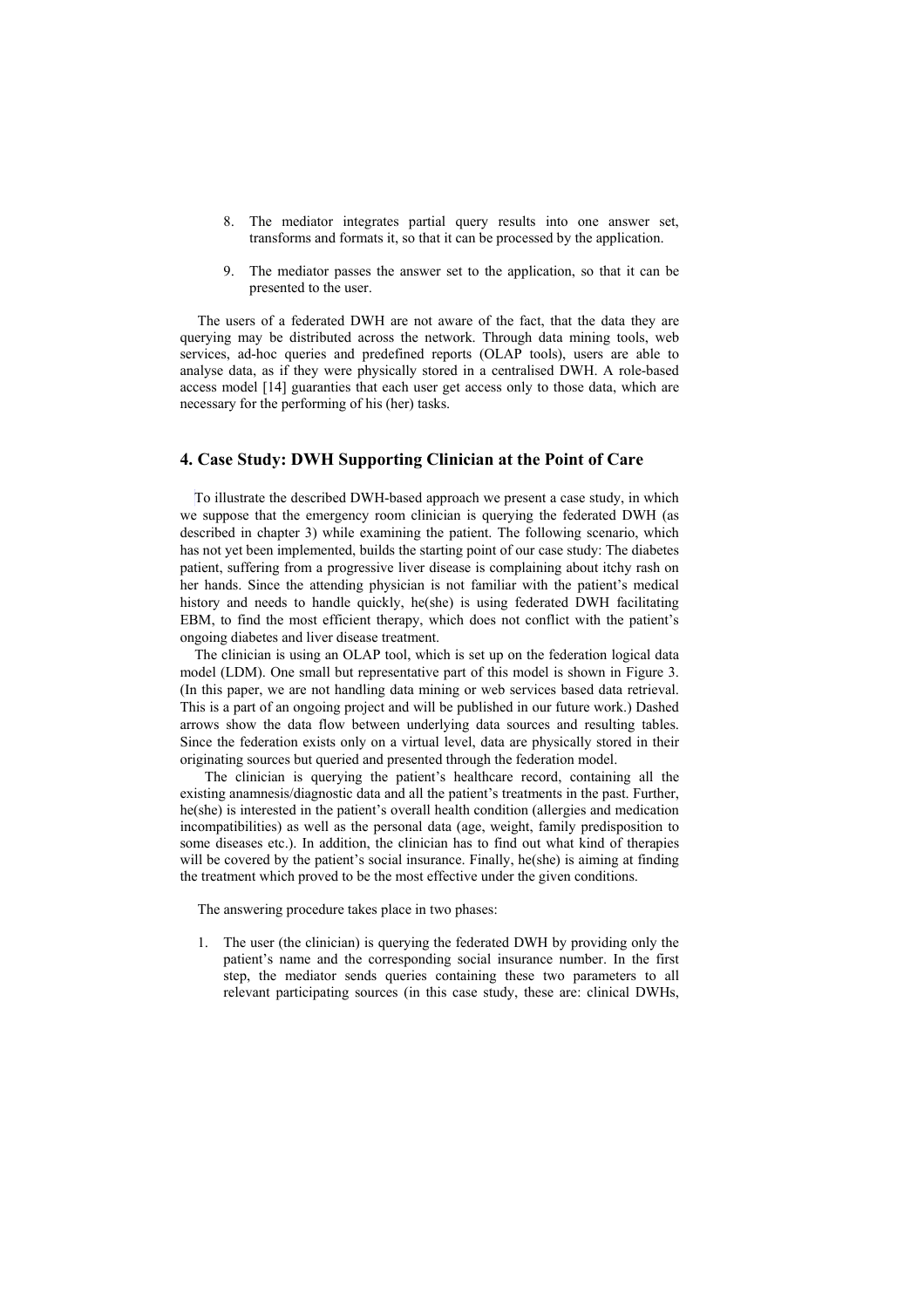pharmacy and social insurance company). The aim of this step is to retrieve all patient data, which might be interesting as input for the second step, namely querying EBG database.

Responsible wrappers return the corresponding data to the mediator, which in sequel joins them and produces a result data set.



**Figure 3: Extract from federated DWH LDM with belonging data sources** 

2. In the second step, the resulting data set (containing patient's age, blood pressure, blood type, diseases history, list of received treatments and medications, social insurance categorisation etc.) is used as input parameter for the querying of the evidence-based guidelines database. The mediator forwards a new query to the EBG- database wrapper and retrieves the final data set.

As shown in Figure 4, some of the existing treatment rules are disqualified due to medication or treatment incompatibilities. Since the proposed treatments must be adjusted to the patient's health risks, parameters like blood pressure may play the determining role in the treatment verification process. Nevertheless, the scope of a patient's social insurance contract (refers to treatment categorization) is significant for the determination of applicable treatment.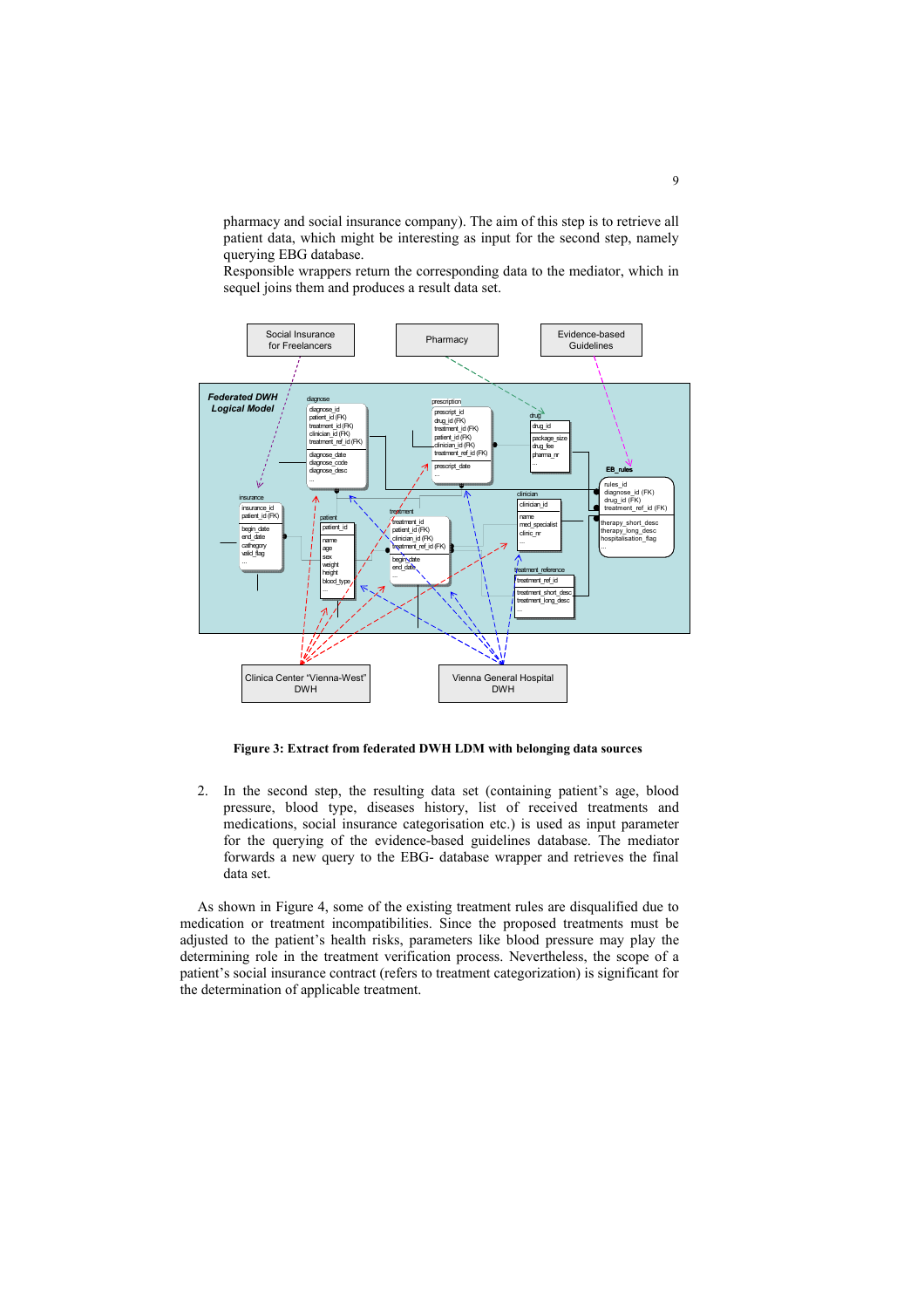| patient id                | name         |        | 800              | <b>SOX</b> | blood type     | blood_press_h  |            | blood_press_i |                          | $\cdots$ |          |
|---------------------------|--------------|--------|------------------|------------|----------------|----------------|------------|---------------|--------------------------|----------|----------|
| 4029275                   | Maria Haas   |        | 65               | F          | A <sub>B</sub> | 140            |            | 80            |                          |          |          |
| <b>Diagnoses</b>          |              |        |                  |            |                |                |            |               |                          |          |          |
| diagnose id               | patient id   |        | treatment id     |            | diagnose_date  | diagnose_code  |            |               | diagnose gesc            |          | $\cdots$ |
| DM114                     | 4029275      |        | 178756           |            | 10.04.1998     | <b>DiabMel</b> |            |               | <b>Diabetes Mellitus</b> |          |          |
| LD323                     | 4029275      |        | 556802           |            | 22 10 2004     | I eavDis       |            |               | <b>Leaver Disease</b>    |          |          |
|                           |              |        |                  |            |                |                |            |               |                          |          |          |
|                           |              |        |                  |            |                |                |            |               |                          |          |          |
| Treatment<br>treatment id | patient_id   |        | treat_ref_id     |            | treat code     | begin_date     | end_date   |               | cathegory                |          | as a     |
| 178756                    | 4029275      |        | 0770             |            | 339025         | 12 01 2000     |            | 12 01 2000    | $\overline{\mathbf{A}}$  |          |          |
| 321321                    | 4029275      |        | 1035             |            | 920572         | 04 02 2000     | 03.08.2000 |               | 3                        |          |          |
|                           |              |        |                  |            |                |                |            |               |                          |          |          |
| <b>EBrule</b>             |              |        |                  |            |                |                |            |               |                          |          |          |
| EBG Id                    | dieg id      |        | probl_treat_code |            | drug_incomp    | bp_high_lim    |            | bi low lim    | reco_treat_code          |          |          |
| 4450241                   | <b>DM114</b> | 920572 |                  |            | 857215         | NULL.          |            | NULL.         |                          | 222435   |          |

**Figure 4: A part of tables involved into finding of the best fitting evidence-based rule for a given patient and given diseases.** 

In our example, the evidence-based guideline with identification: EBG id = '4450241' is not applicable, for the reasons of treatment incompatibility. Namely, in the past, Mrs. Haas has received a treatment with treatment  $\text{code} = '920572'$ , which is listed as problem treatment for this guideline.

 The evidence-based guideline with identification: EBG\_id = '4450242' is the best fitting guideline for Mrs. Haas's medical condition, so it is forwarded to the federated DWH.

In the last step, an OLAP tool presents the result to the clinician in an understandable and illustrative way.

### **5. Related Work**

Abidi et al. describe in [6] an Integrated Clinical Evidence System designed to augment the typical literature–based clinical evidence with additional technologymediated clinical evidence. They propose a technology-enriched strategy to exploit advance computer technologies – knowledge management, data mining, case-based reasoning strategies and internet technology – within traditional evidence based medicine systems to derive all-encompassing clinical evidence derived from heterogeneous clinical evidence modalities.

The four steps in incorporating the best available research evidence in decision making is the subject of the research project in [9]. The authors formulate the following steps: asking answerable questions; accessing the best information; appraising the information for validity and relevance; and applying the information to patient care. Further, they state that applying evidence-based medicine to individual patients requires drawing up a balance sheet of benefits and harms based on research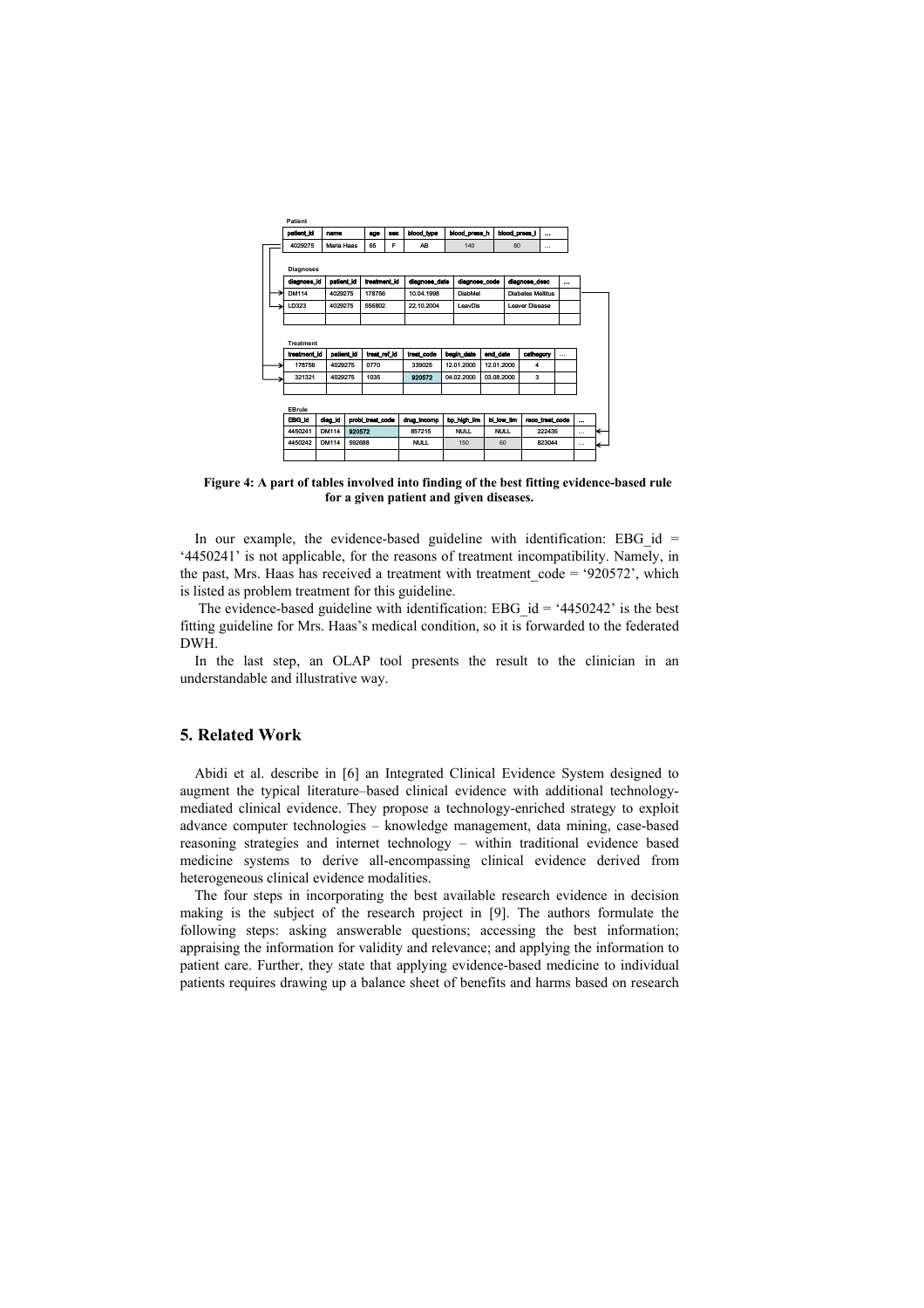and individual patient data. Wu et al. state in [8] that growing evidence indicates that the integration of clinical decision support into the computer-based patient record can decrease medical errors, enhance patient safety, decrease unwanted practice variation and improve patient outcomes. Clinical Pathways are the subject of research of Roeder et al., at the DRG Research Group at the Universitätsklinikum Münster [7]. They investigated 8 different international DRG-systems on the basis of data from cardiac surgery and concluded that the Australian AR-DRG-system excellently matches levels of complexity. Thus it provides a good basis for the German R-DRGsystem, which will serve for the reimbursement of all in-patient cases, according to the German Ministry of Health.

A self-medication information system, which proposes to patients information and services on mild clinical signs and associated treatments, is illustrated in [17]. Given the simplified patient's electronic health record as input, an ontology is used to infer the right treatment proposal out of the self-medication knowledge base.

Integrating the Healthcare Enterprise (IHE) [18] is an initiative designed to stimulate the integration of the information systems that support modern healthcare institutions. It defines a technical framework for the implementation of established messaging standards to achieve specific clinical goals. The Cross-Enterprise Document Sharing (XDS) provides a general mechanism for sharing of documents between different healthcare enterprises. The main difference between IHE and our approach is that it does not facilitate statistical and in-depth analysis of clinical data, nor it offers pattern recognition capabilities.

#### **6. Conclusion**

The collaboration project for evidence-based medicine described in this paper merges data originating in a pharmacy database, a social insurance company database and diverse clinical DWHs. Our universal, simple and flexible common conceptual model enables potential future integrations of other health care organisations to be done seamlessly and with a minimum effort.

In this paper we showed, that a federated clinical DWH that facilitates evidencebased medicine is a reliable and powerful platform for production and dissemination of clinical knowledge. Knowledge originating from evidence-based medicine represents a valuable resource for healthcare policy makers. Integration of knowledge management into clinical decision support system enables strategic decision making for both clinical business management and for the caregivers at the point of care, which results in a better service for the patient, the medical personal and administrative staff.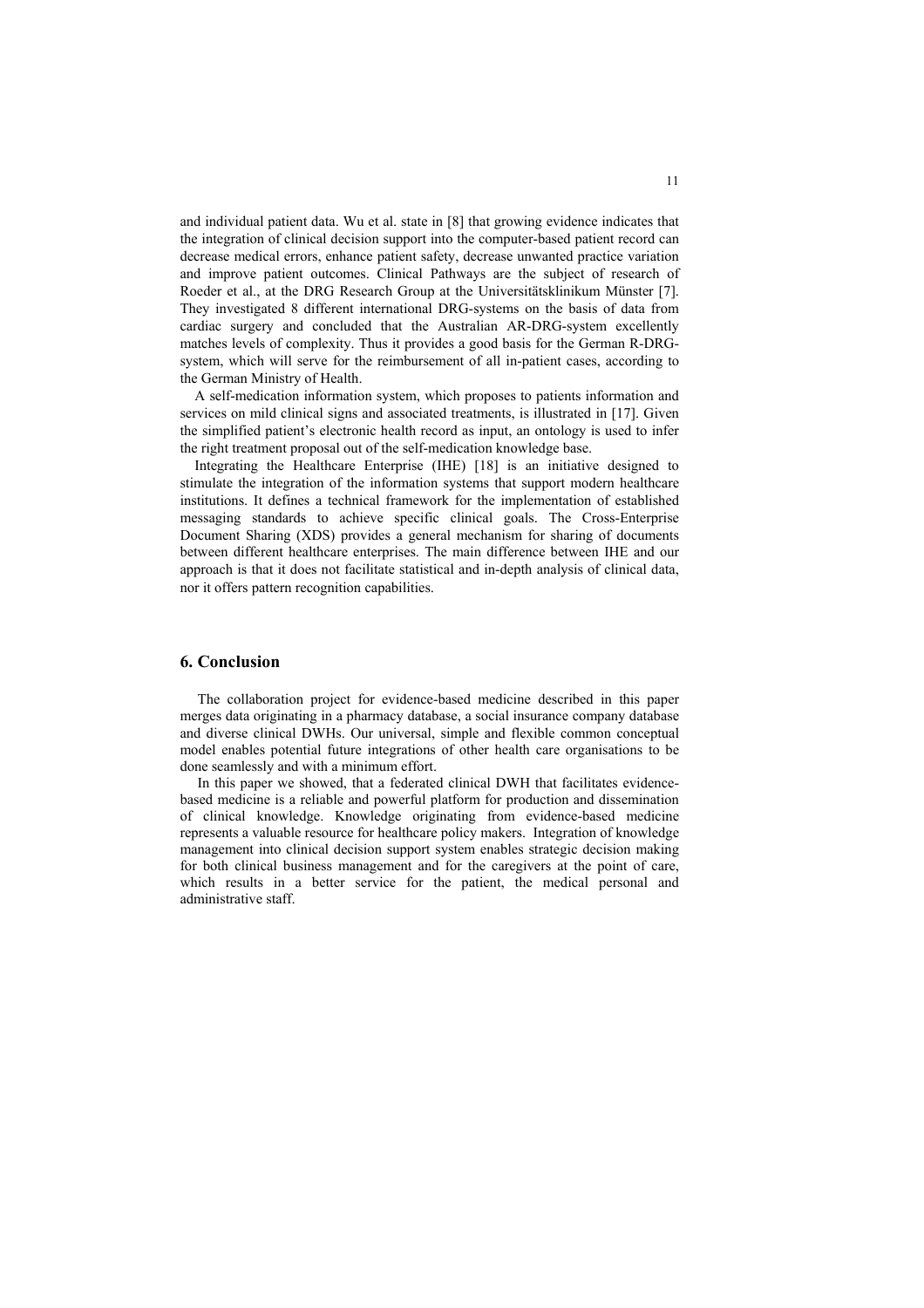#### **Acknowledgement**

- This research has been partly funded by the Austrian Federal Ministry for Education, Science and Culture, and the European Social Fund (ESF) under grant 31.963/46-VII/9/2002.
- This research has been supported by the Austrian National Bank (ZELESSA: An Enabler for Real-time Business Intelligence -Projectno. 11806)
- We gratefully acknowledge the contributions and support of SVA (Sozialversicherungsanstalt der gewerblichen Wirtschaft, Vienna, Austria) team members, in particular Dr. Thomas Mueck, for supplying us with heterogeneous data models and for their cooperativeness at advising us with their health insurance expertise.

## **References**

- [1] Sheth A.P., Larson J.A.: "Federated Database Systems for Managing Distributed, Heterogeneous, and Autonomous Databases", *ACM Computing Surveys*, Vol. 22 (3), ACM Press, New York, USA, 1990, pp. 183-236.
- [2] Clifton C., Doan A.H., Elmagarmid A., Kantarcioğlu M., Schadow G., Suciu D., Vaidya J.: "Privacy-Preserving Data Integration and Sharing", *Proceedings of the 9th ACM SIGMOD Workshop on Research Issues in Data Mining and Knowledge Discovery (DMKD 2004)*, ACM Press, New York, USA, 2004, pp. 19-26
- [3] Jindal R., Acharya A.: "Federated Data warehouse Architecture", Wipro Technologies white paper, 2004, http://hosteddocs.ittoolbox.com/Federated%20data%20Warehouse%20Architecture.pdf
- [4] Kalra D., Singleton P., Ingram D., Milan J., MacKay J., Detmer D., Rector A., "Security and Confidentiality Approach for the Clinical E-Science Framework (CLEF)", HealthGrid 2004 Conference, *Methods of Information in Medicine*, Vol. 44 (2), 2005, pp. 193-197
- [5] Stolba N., Tjoa A M.: An Approach towards the Fulfilment of Security Requirements for Decision Support Systems in the Field of Evidence-Based Healthcare, Knowledge Rights - Legal, Societal and Related Technological Aspects (KnowRight2006), Vienna, Austria, Austrian Computer Society, pp. 51-59, February 2006.
- [6] Abidi S.S.R., Abidi S.R., "A Case of Supplementing Evidence Base Medicine with Inductive Clinical Knowledge: Towards Technology Enriched Integrated Clinical Evidence System", Symposium on Computer-Based Medical Systems, (CBMS'2001), 26-27 July 2001, Bethesda (USA).
- [7] Roeden N. et al., "Clinical Pathways", Medizincontrolling/DRG Research Group, Universitätsklinikum Münster, Münster, Münster, Münster, Münster, Münster, Münster, Münster, Münster, Münster, http://drg.unimuenster.de/de/behandlungspfade/cpathways\_reisebericht.html
- [8] Wu R., Peters W., Morgan M.W., "The next generation of clinical decision support: linking evidence to best practice", J Healthc Inf Manag 2002 Fall;16(4):50-5.
- [9] Craig J.C., Irwing L.M., Stockler M.R., "Evidence-based medicine: useful tools for decision making", The Medical Journal of Australia [http://www.mja.com.au], MJA 2001; 174:248-253M. Young, The Techincal Writers Handbook. Mill Valley, CA: University Science, 1989.